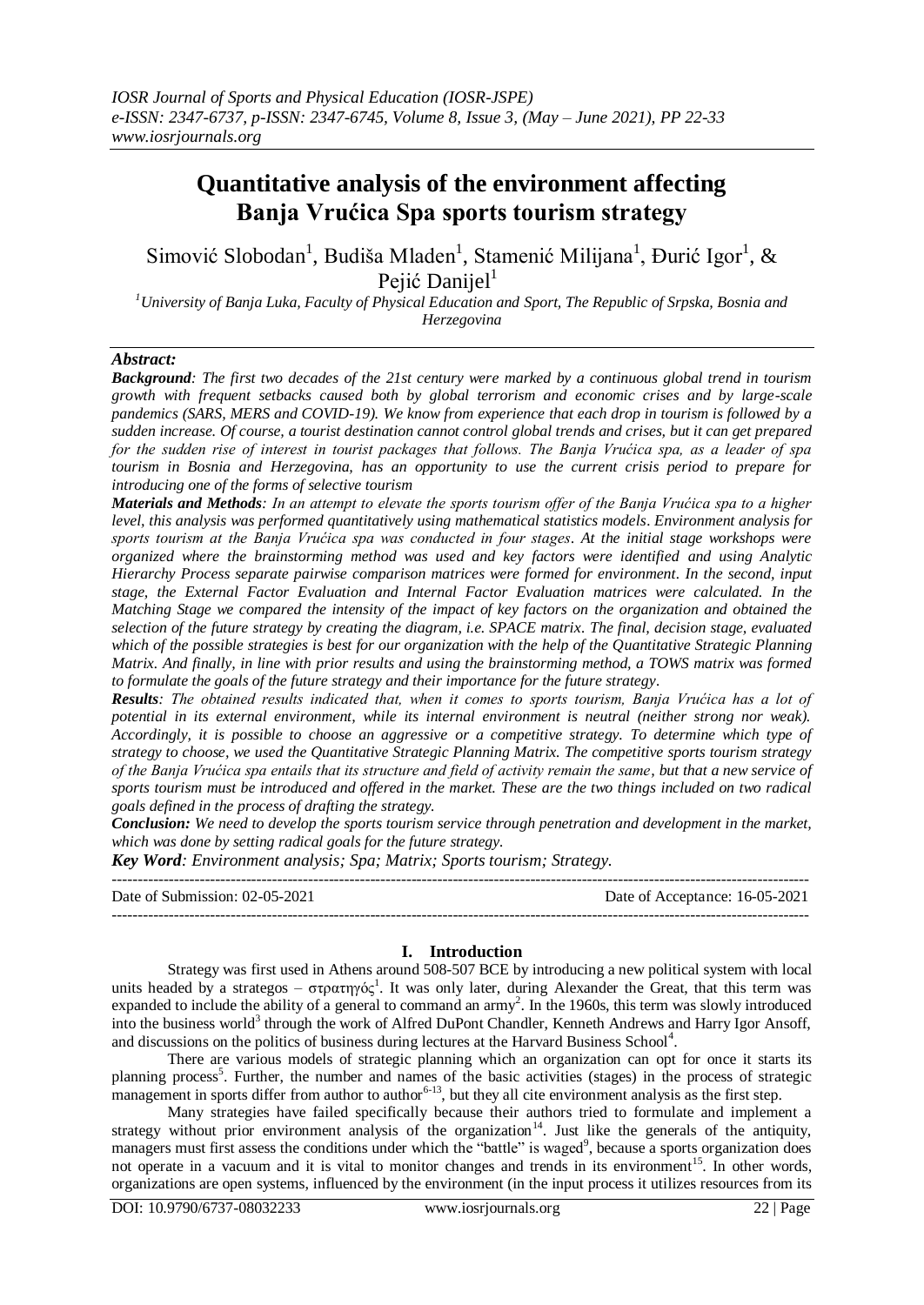surroundings), but also influencing the environment (by way of products and services in the output process, after throughput, feeding the transformed resources into the same surroundings)<sup>16</sup>. Therefore, environment analysis is a crucial part of successful strategic management<sup>3</sup>.

Tourism looks much different today than it did two or three decades ago<sup>17</sup>, because a good vacation used to be only about a good bed and a good lunch, whereas today it takes much more than that <sup>18</sup>. Traditional ideas of vacations are thus being replaced by ideas and content of active vacations which entail sports content and numerous activities in an appealing natural environment, all of which are factors in deciding on a tourist destination<sup>19</sup>. We can trace the origins of sports tourism back to the ancient times<sup>20</sup>, when individual Greek settlements outside of Greece organized true expeditions, which usually came by boat to the mouth of the Alfeios River, from where, with all the equipment needed for accommodations, livestock for food and sacrificial offerings at the head of the convoy, they headed for Olympia, where they set up  $\text{camp}^{21}$ , while the first connection between sports and tourism appeared in England in the 19th century<sup>22</sup>. And yet sports tourism was hardly even considered as a branch of tourism until the early 1990s, when the phrase took off as a logical response to a growing number of sports-and-recreation-motivated tourist arrangements<sup>23</sup>. Not long after, as early as the turn of the century, sports tourism became a global industry<sup>24</sup>, as the fastest growing sector of tourism with rising trends for over 20 years now<sup>19</sup>. This form of selective tourism has become one of the greatest social phenomena of this century<sup>25</sup>. Notably, studies have shown that sports and recreation themes are more present in the pre-season and post-season at tourist destinations, which results in the extension of the tourist season and helps alleviate the seasonal character of tourism<sup>26</sup>.

Despite the fact that tourism has been recognized as a key economic potential of the Republic of Srpska<sup>19</sup>, and that the number of tourists visiting and sleeping over, especially guests from abroad which has risen by as much as 100% in the period of 2005-2013<sup>27</sup>, this area has remained undeveloped in terms of tourism<sup>28</sup>. Observing indicators for measuring tourism competitiveness published in the Travel and Tourism Competitiveness Report produced by the World Economic Forum, we can see that Bosnia and Herzegovina has a poor score. It ranks at 105th place out of the 140 countries of the world listed, and it is next to last of the 46 ranked European countries<sup>28</sup>. Europe is still the continent visited by the most tourists<sup>29</sup>, but it also has the lowest annual tourism growth rate<sup>30</sup>. When it comes to sports tourism, although it has been recognized in tourism development strategies $31$  as sports and adventure tourism, the Republic of Srpska remains to be an insufficiently established destination, even though it could be very competitive, since it has extraordinary natural and anthropogenic potential, which the modern-day tourists prioritize in their list of demands<sup>19</sup>.

A study from 2016 dealing with the needs and affinities of tourists visiting the Republic of Srpska showed that 20% of them chose destinations that offered eco-tourism and adventure tourism. Eco-tourism equally attracts all age groups, while adventure tourism appeals mainly to younger generation. Desirable destinations also include spa centres<sup>32</sup>. Analyzing data from the Statistics Bureau of the Republic of Srpska for 2018, we can see that out of all nights spent only 6.66% belong to spa centres<sup>32</sup>. Even though there are many papers on sports tourism in spa destinations<sup>34-35</sup>, it is clear that with minimal investments, by defining the tourist product, with the required development of infrastructure (in terms of roads and accommodation capacity), introducing more low-cots companies and proper marketing strategies, there is no doubt that far better results can be achieved<sup>19</sup>.

Certainly, the Banja Vrućica spa, as the largest tourist capacity in Bosnia and Herzegovina<sup>36</sup>, is greatly distinguished at the top position. But the approach needs to shift towards sports tourism. Primarily, investments need to shift from accommodation capacities and catering services to medicinal services and sports<sup>37</sup>, and the offer should extend from medical treatment only to include sports and recreation programmes<sup>38</sup>. The spa offer should be oriented towards spa visitors, and not tourists coming to congresses or seminars, who represented up to 35% of all visitors for a period. The reason is that the former stay at the spa for much longer<sup>39</sup>.

Professor Kenich Ohmae, dean of the UCLA Luskin School of Public Affairs, pointed out that "no proper [...] strategy can be built on fragmentary knowledge or analysis. If such a strategy happens to produce good results, this is due to luck or inspiration. The true strategist depends on neither the one nor the other. He has a more reliable recipe for success: the combination of analytical method and mental elasticity that I call strategic thinking.<sup>540</sup>. Thus, understanding the business environment remains central to a strategic planning  $process<sup>41</sup>$ .

The aim of this paper is to try to replace the qualitative methods, that have been used so far in environmental analysis, by applying quantitative, mathematical methods.

## **II. Material And Methods**

Environment analysis for sports tourism at the Banja Vrućica spa was conducted in four stages, which are displayed in Figure 1.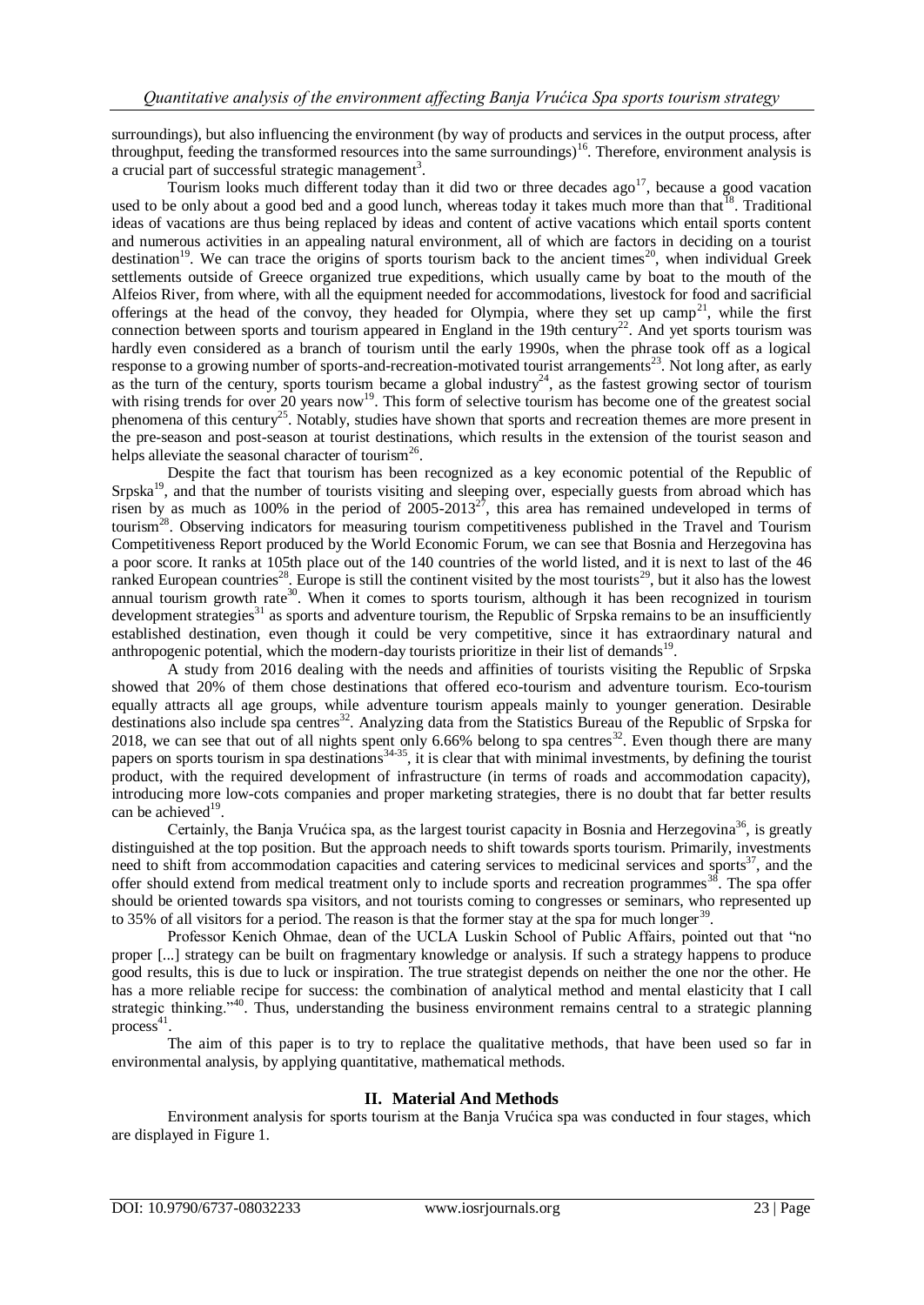

At the initial stage, using the content analysis method<sup>34-36</sup>, workshops were organized where the brainstorming method was used and key factors were identified from the internal and external environment.

Then, using AHP (analytic hierarchy process), structured techniques for analyzing complex decisions, based on mathematics<sup>42</sup>, separate pairwise comparison matrices were formed for the external and for the internal environment. The *am x m* is a matrix where m represents the number of the observed criteria. A ten-level standardized comparison scale was used<sup>43</sup>. Each  $a_{jk}$  entry represents the value of criteria *j* compared to criteria *k*. If  $a_{ik} > 1$ , then *j* criteria is more significant than criteria *k* and vice versa, if  $a_{jk} < 1$  then it is less significant than criteria *k*. If the two criteria are of equal significance, then we assign 1 as the value of  $a_{ik}$ . Entries  $a_{ik}$  and  $a_{ki}$  must satisfy the following constant:  $a_{ik} \times a_{ki} = 1$ , where  $a_{ij} = 1$  for all categories.

$$
A = (\bar{a}_{jk})_{m \times m} = \begin{bmatrix} a_{11} & a_{12} & \dots & a_{1n} \\ a_{21} & a_{22} & \dots & a_{2n} \\ \dots & \dots & \dots & \dots \\ \dots & \dots & \dots & \dots \\ a_{n1} & a_{n2} & \dots & a_{nn} \end{bmatrix}
$$

When the pairwise comparison matrix is formed it is possible to make a normalized pairwise comparison matrix so that the sum for each column of the table would be 1, i.e.  $\overline{a}_{ik}$  from this matrix is calculated as:

$$
\tilde{a}_{jk} = \frac{a_{jk}}{\sum_{l=1}^{m} a_{lk}}
$$

or

$$
\tilde{A} = \begin{bmatrix} \tilde{a}_{11} & \cdots & \tilde{a}_{1n} \\ \vdots & \ddots & \vdots \\ \tilde{a}_{n1} & \cdots & \tilde{a}_{nn} \end{bmatrix}
$$

In fact, matrix normalization produces the relative weights. The relative weights, which are later entered into the EFE and IFE matrices, match the eigenvalue  $\lambda_{max}$  as:

$$
A_w = \lambda_{max} \times W
$$

And finally, the Criteria weight vector (vector of the m-dimensional columns) was calculated based on the median value of each row of the normalized pairwise comparison matrix, i.e.<sup>44</sup>

$$
w_j = \frac{\sum_{l=1}^m \bar{a}_{jl}}{m}
$$

In the second, input stage, the EFE and IFE matrices were calculated. The EFE matrix is formed by obtaining the input values from the score vector of external factors, where the weight of each key factor of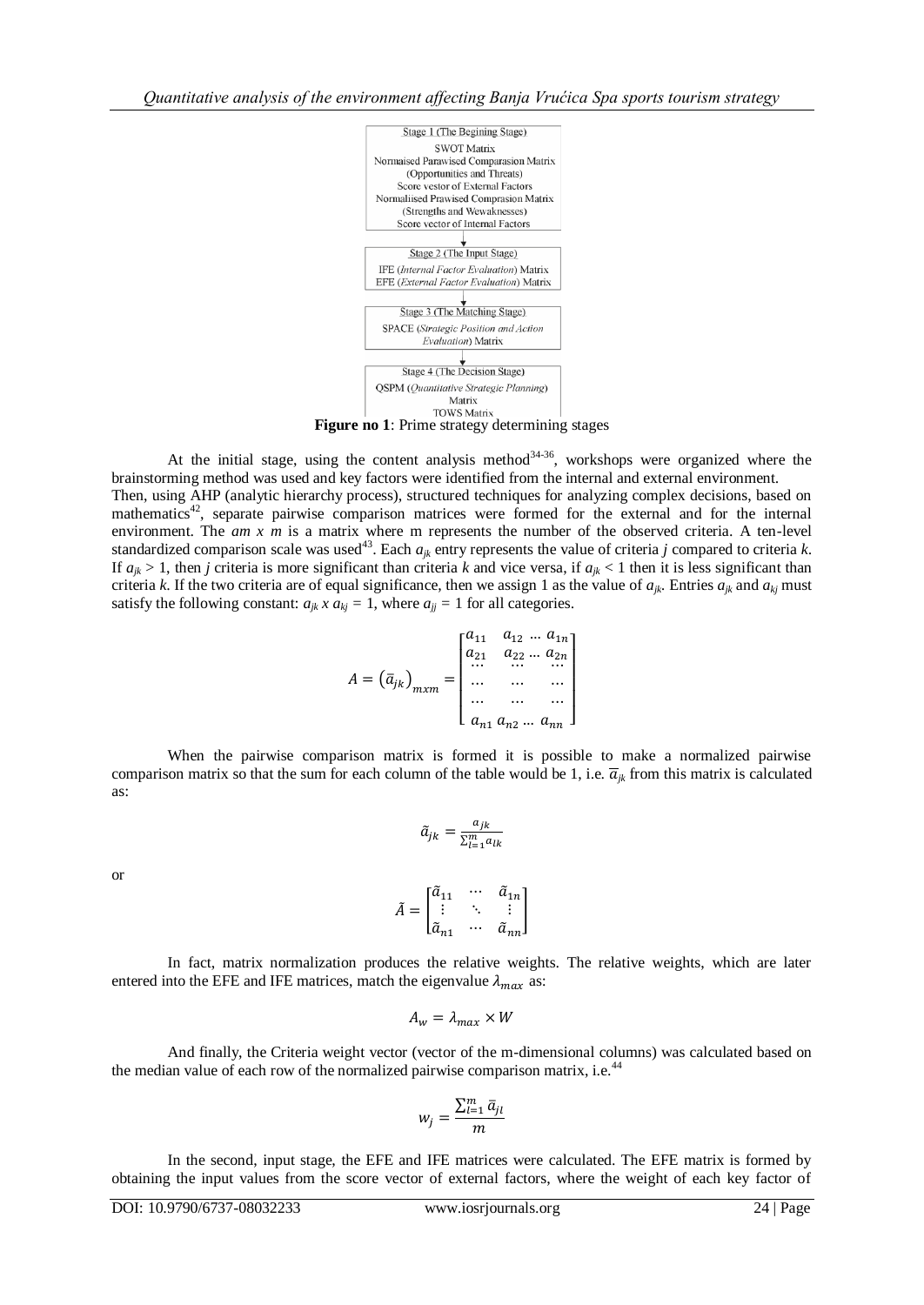external environment has already been calculated in the numerical range from 0 (not significant) to 1 (highly significant) and where the sum of the weights must be 1. This weight shows the relative effect of each factor affecting success or failure of an organization in the given industry. Then the result is assigned to each factor (Ratio). The numbers range from 4 to 1, where 4 means *high impact of the external environment on the organization*, 3 – *above-average impact*, 2 – *average impact* and 1 – *low impact*. The grades are awarded subjectively for each factor by 9 researchers, and the average grade from all researchers was taken as the final result. Finally, the weights of all factors (Weight) were multiplied with their individual results (Ratio), giving us the Weighted Score for each factor. The obtained results were added up to produce the Sum Total Weight Scores. The same procedure was used for the IFE matrix, the only difference being in determining the results for the individual factors (Ratio). Namely, *major weakness* was assigned the result of 1, *minor weakness* was 2, *minor strength* was 3 and *major strength* represented the result of 4. The result for strength must be 4 or 3, while the result for weakness must be 1 or  $2^{35}$ .

In the Matching Stage we compared the intensity of the impact of internal and external key factors on the organization and obtained the selection of the future strategy (Strategic Positioning) by creating the diagram, i.e. SPACE matrix. This was done by inputting the sums of the weight scores of the EFE and IFE matrices into a graph whose values range from 1 to 4. The x-axis represents the results for the IFE matrix, and the y-axis is for the EFE matrix.

The final, decision stage, evaluated which of the possible strategies is best for our organization with the help of the QSPM matrix. It is formed by entering the weights for all key factors obtained by SWOT analysis for each of the strategies being compared. Then the Attractiveness Scores (AS) are calculated, which indicate how significant or attractive is each factor for each of the compared strategies. The AS is defined for each factor individually by asking the following question: "*Does this factor make a difference in our decision on which strategy to select?*" If the answer to the question is YES, then the strategies should be compared against that factor. The AS Range is: 1 = *not attractive*, 2 = *somewhat attractive*, 3 = *reasonably attractive* and 4 = *highly attractive*. If the answer to the question is NO, then the factor has no impact on the selection of the strategy, so the AS score is 0. The evaluation was carried out by the 9 researchers, and the mean value was taken as the AS score. The Total Attractiveness Score (TAS) is calculated by multiplying the weight of each factor with the AS, and in the end under Sum Total Attractiveness Score was obtained by adding up all the TAS values<sup>46</sup>.

And finally, in line with prior results and using the brainstorming method, a TOWS matrix was formed to formulate the goals of the future strategy and their importance for the future strategy<sup>47-48</sup>. The TOWS matrix user the TAS results from the QSPM matrix for the selected strategy by multiplying the values of the key elements which are vital for achieving a given goal. This determined the order of significance of the set longterm goals of the strategy.

### **III. Result**

Table 1 provides key elements of the analysis of the external and internal environment of the Banja Vrućica spa.

|                      | <b>Table II0 1.</b> SWOT analysis Of the Ballia Vitatica spa environment                                |                                                                      |
|----------------------|---------------------------------------------------------------------------------------------------------|----------------------------------------------------------------------|
|                      | S (strengths)                                                                                           | W (weaknesses)                                                       |
|                      | $S_1$ Competitiveness in prices.                                                                        | $W_1$ The spa image.                                                 |
|                      | $S_2$ Completed privatization.                                                                          | $W_2$ Insufficient investment into sports tourism.                   |
|                      | S <sub>3</sub> Scope and structure of tourist circulation and updated                                   | W <sub>3</sub> Unplanned construction and harming the ambiental      |
|                      | accommodation capacities.                                                                               | specificities of the spa.                                            |
|                      | S <sub>4</sub> Leader of spa tourism in the RS and BiH.                                                 | $W_4$ Low focus on the foreign market segment.                       |
|                      | $S5$ Assorted sports and medical-healing services.                                                      | $W5$ Low purchasing power of national tourists.                      |
|                      | $S_6$ High occupancy throughout the year.                                                               | $W_6$ Lack of information and research.                              |
| INTERNAL ENVIROMENT  | S <sub>7</sub> Favourable geographic position.                                                          | $W_7$ "ad hoc" development of the spa due to political               |
|                      | S <sub>8</sub> Positive views of the residents of Teslić towards tourism.                               | circumstances.                                                       |
|                      |                                                                                                         | W <sub>8</sub> Insufficient marketing appearance in foreign markets. |
|                      |                                                                                                         | W <sub>9</sub> Presence of "touristic" competition.                  |
|                      | O (opportunities)                                                                                       |                                                                      |
|                      |                                                                                                         | T (threats)                                                          |
|                      | $O1$ Global growth of income from tourism and tourist                                                   | $T_1$ RS is an underdeveloped area in terms of tourism.              |
|                      | arrangements.                                                                                           | $T2$ The share of tourism in the RS GDP is small.                    |
|                      | $O2$ Increasing awareness of the importance of good health.                                             | $T_3RS$ tourism is falling behind all neighbouring                   |
|                      | $\mathbf{O}_3$ Tourism as one of the three key comparative advantages                                   | countries.                                                           |
|                      | of the RS.                                                                                              | $T4A$ small percentage of workers are employed in                    |
|                      | O <sub>4</sub> Unspoilt natural environment in the RS.                                                  | tourism in the RS.                                                   |
|                      | $O5$ Support from the RS Government.                                                                    | $T_5$ Low investments and standards in tourism in the RS.            |
|                      | $O6$ Sudden expansion of tourist circulation in countries that                                          | $T_6$ Incomplete tourist products in the RS, lacking                 |
|                      | hadn't had any up to recently.                                                                          | additional tourist programmes.                                       |
|                      | $O7$ Replacing uniform needs for tourist travel with needs to                                           | $T7$ The touristic offer in the RS is not in line with the           |
| EXTERNAL ENVIRONMENT | actively participate in the destination's life (6E).<br>$O_8$ Construction of transport infrastructure. | increasingly sophisticated demand by visitors.                       |

**Table no 1: SWOT analyzis of the Banja Vrućica spa environment**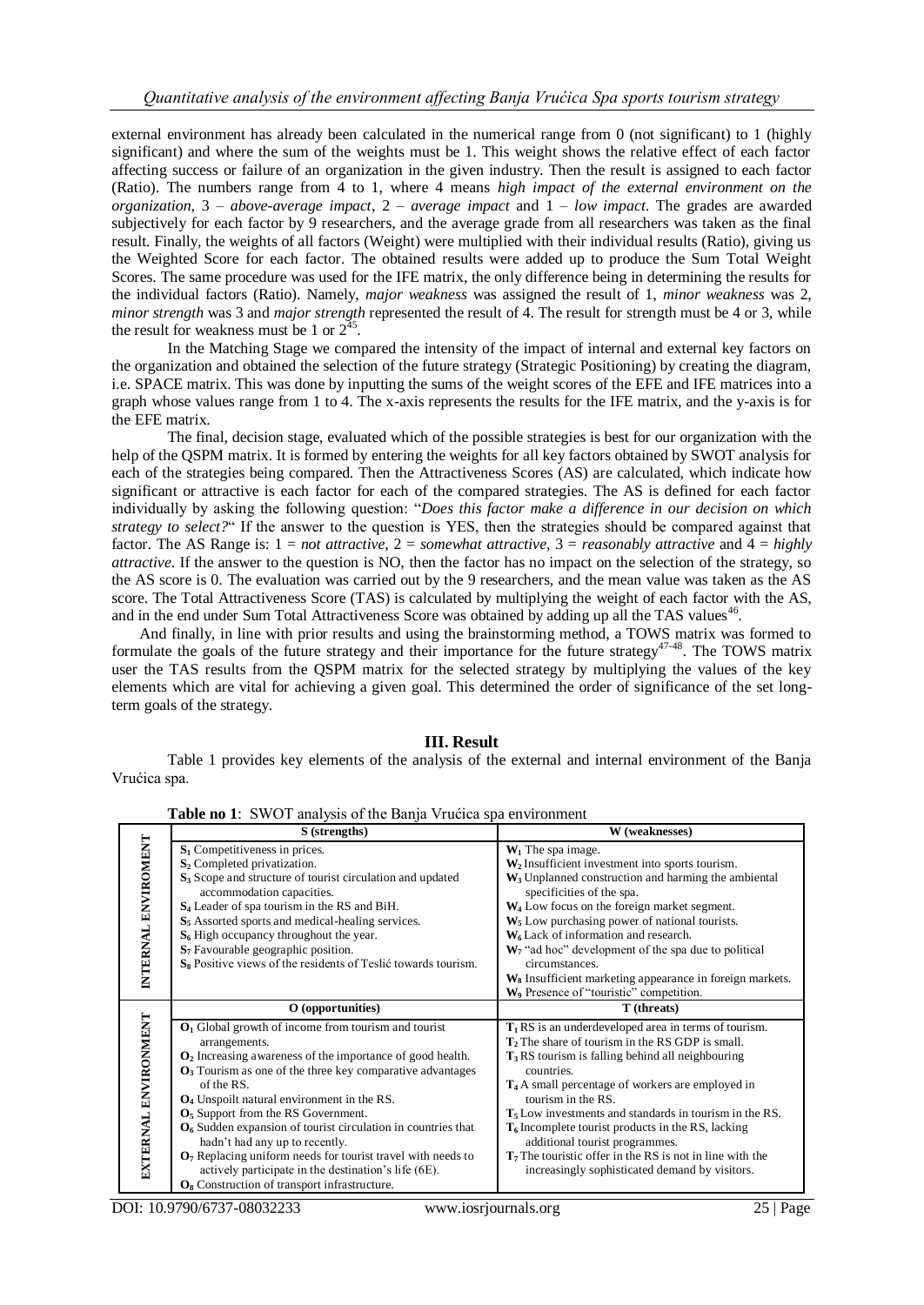To facilitate further display of results each of the key factors of external and internal environment was give n a code  $(S_1, S_2, S_3 ... T_5, T_6, T_7)$ .

Tables 2 and 3 present the Normalized pairwise comparison matrix and the Score Vector for the external environment, which were obtained using the AHP mathematical method and matrix calculation.

|                       |                |                | sports tourism at the Banja Viticica spa |                |                |                |                |                |       |                |       |                |                |       |                |
|-----------------------|----------------|----------------|------------------------------------------|----------------|----------------|----------------|----------------|----------------|-------|----------------|-------|----------------|----------------|-------|----------------|
|                       | O <sub>1</sub> | $\mathbf{O}_2$ | $\mathbf{O}_3$                           | $\mathbf{O}_4$ | $\mathbf{O}_5$ | $\mathbf{O}_6$ | O <sub>7</sub> | $\mathbf{O}_8$ | $T_1$ | T <sub>2</sub> | $T_3$ | T <sub>4</sub> | $\mathbf{T}_5$ | $T_6$ | T <sub>7</sub> |
| O <sub>1</sub>        | .08            | .02            | .29                                      | .36            | .18            | .32            | .15            | .03            |       |                |       |                |                |       |                |
| $\mathbf{O}_2$        | .42            | .12            | .29                                      | .20            | .18            | .43            | .10            | .02            |       |                |       |                |                |       |                |
| $\mathbf{O}_3$        | .02            | .03            | .06                                      | .15            | .10            | .01            | .15            | .38            |       |                |       |                |                |       |                |
| <b>O</b> <sub>4</sub> | .01            | .03            | .02                                      | .05            | .20            | .01            | .12            | .37            |       |                |       |                |                |       |                |
| O <sub>5</sub>        | .01            | .02            | .02                                      | .01            | .03            | .01            | .14            | .02            |       |                |       |                |                |       |                |
| O <sub>6</sub>        | .01            | .02            | .29                                      | .20            | .13            | .05            | .15            | .04            |       |                |       |                |                |       |                |
| O <sub>7</sub>        | .01            | .03            | .01                                      | .01            | .00            | .01            | .02            | .01            |       |                |       |                |                |       |                |
| $\mathbf{O}_8$        | .42            | .74            | .02                                      | .02            | .18            | .16            | .17            | .13            |       |                |       |                |                |       |                |
| $T_1$                 |                |                |                                          |                |                |                |                |                | .16   | .25            | .11   | .15            | .41            | .26   | .15            |
| T <sub>2</sub>        |                |                |                                          |                |                |                |                |                | .03   | .05            | .11   | .15            | .02            | .02   | .15            |
| $T_3$                 |                |                |                                          |                |                |                |                |                | .65   | .25            | .45   | .24            | .41            | .32   | .22            |
| T <sub>4</sub>        |                |                |                                          |                |                |                |                |                | .03   | .01            | .06   | .03            | .02            | .01   | .01            |
| $T_5$                 |                |                |                                          |                |                |                |                |                | .04   | .25            | .11   | .18            | .10            | .32   | .18            |
| $T_6$                 |                |                |                                          |                |                |                |                |                | .04   | .20            | .09   | .15            | .02            | .06   | .26            |
| T <sub>7</sub>        |                |                |                                          |                |                |                |                |                | .04   | .01            | .08   | .12            | .02            | .01   | .04            |

**Table no 2**: Normalized pairwise comparison matrix of external factors (opportunities and threats) of sports tourism at the Banja Vrućica spa

**Table no 3**: Score vector of external factors (opportunities and threats) of the Banja Vrućica spa sports tourism

|       | ີ   | ◡    |                          | v,    | U6    | ◡     | v.                   |       | -     | -     | m                  | -    | <b>CONTRACT</b>                   | m     | Sum   |
|-------|-----|------|--------------------------|-------|-------|-------|----------------------|-------|-------|-------|--------------------|------|-----------------------------------|-------|-------|
| .0958 | 178 | 0598 | $0 = 10$<br>1549<br>.v., | .0160 | .0602 | .0063 | 225<br>$\frac{1}{2}$ | .0986 | .0349 | .1684 | 0111<br>$\cdot$ vi | 9786 | $\sim$ $ +$ $-$<br>$.054^{\circ}$ | .0208 | .0000 |

The same was done for internal environment, and the results were presented in Tables 4 and 5.

| Table no 4: Normalized pairwise comparison matrix of internal factors (strengths and weaknesses) of |
|-----------------------------------------------------------------------------------------------------|
| the Banja Vrućica spa sports tourism                                                                |

|                |       |                |       | ◡     |       | л.    | л.    |       |       |                |       |                |         |       |     |                         |     |
|----------------|-------|----------------|-------|-------|-------|-------|-------|-------|-------|----------------|-------|----------------|---------|-------|-----|-------------------------|-----|
|                | $S_1$ | S <sub>2</sub> | $S_3$ | $S_4$ | $S_5$ | $S_6$ | $S_7$ | $S_8$ | $W_1$ | W <sub>2</sub> | $W_3$ | $\mathbf{W}_4$ | $W_{5}$ | $W_6$ | W,  | $\mathbf{W}_\mathbf{s}$ | W,  |
| $S_1$          | .10   | .09            | .09   | .20   | .25   | .03   | .30   | .19   |       |                |       |                |         |       |     |                         |     |
| S <sub>2</sub> | .03   | .03            | .03   | .01   | .01   | .03   | .01   | .11   |       |                |       |                |         |       |     |                         |     |
| $S_3$          | .20   | .17            | .19   | .28   | .34   | .06   | .34   | .19   |       |                |       |                |         |       |     |                         |     |
| $S_4$          | .02   | .09            | .03   | .04   | .02   | .03   | .17   | .09   |       |                |       |                |         |       |     |                         |     |
| $S_5$          | .03   | .20            | .05   | .20   | .08   | .06   | .13   | .13   |       |                |       |                |         |       |     |                         |     |
| S6             | .59   | .20            | .57   | .24   | .25   | .19   | .01   | .17   |       |                |       |                |         |       |     |                         |     |
| S7             | .01   | .23            | .02   | .01   | .03   | .57   | .04   | .11   |       |                |       |                |         |       |     |                         |     |
| S8             | .01   | .01            | .02   | .01   | .01   | .02   | .01   | .02   |       |                |       |                |         |       |     |                         |     |
| $W_1$          |       |                |       |       |       |       |       |       | .02   | .02            | .05   | .03            | .08     | .01   | .01 | .01                     | .01 |
| $W_2$          |       |                |       |       |       |       |       |       | .14   | .10            | .14   | .21            | .18     | .19   | .18 | .01                     | .16 |
| $W_3$          |       |                |       |       |       |       |       |       | .18   | .31            | .42   | .53            | .18     | .44   | .25 | .23                     | .27 |
| $W_4$          |       |                |       |       |       |       |       |       | .16   | .05            | .08   | .11            | .08     | .25   | .18 | .14                     | .23 |
| $W_5$          |       |                |       |       |       |       |       |       | .01   | .01            | .05   | .03            | .02     | .01   | .01 | .01                     | .01 |
| $\mathbf{W}_6$ |       |                |       |       |       |       |       |       | .11   | .03            | .06   | .03            | .10     | .06   | .18 | .23                     | .16 |
| $W_7$          |       |                |       |       |       |       |       |       | .07   | .02            | .06   | .02            | .08     | .01   | .04 | .32                     | .01 |
| $\mathbf{W}_8$ |       |                |       |       |       |       |       |       | .18   | .42            | .08   | .04            | .14     | .01   | .01 | .05                     | .12 |
| W,             |       |                |       |       |       |       |       |       | .14   | .03            | .06   | .02            | .12     | .01   | .14 | .02                     | .04 |

| Table no 5:<br>Score vector of internal factors (strengths and weaknesses) of the Banja Vrućica spa sports tourism |      |      |       |      |      |       |       |       |  |       |       |       |       |       |       |       |       |
|--------------------------------------------------------------------------------------------------------------------|------|------|-------|------|------|-------|-------|-------|--|-------|-------|-------|-------|-------|-------|-------|-------|
|                                                                                                                    |      |      |       |      |      |       |       |       |  |       |       |       |       |       |       |       | Sum   |
|                                                                                                                    | 0151 | 1041 | .0279 | 0519 | 1310 | .0601 | .0068 | .0139 |  | .1657 | .0755 | .0086 | .0567 | .0370 | .0612 | .0337 | .0000 |

It should be noted that only the final tables of matrix calculation are shown here due to spatial restrictions. In accordance with the results of the matrix calculation we drafted the EFE (Table 6) and IFE (Table 7) matrices.

 $\mathsf{I}$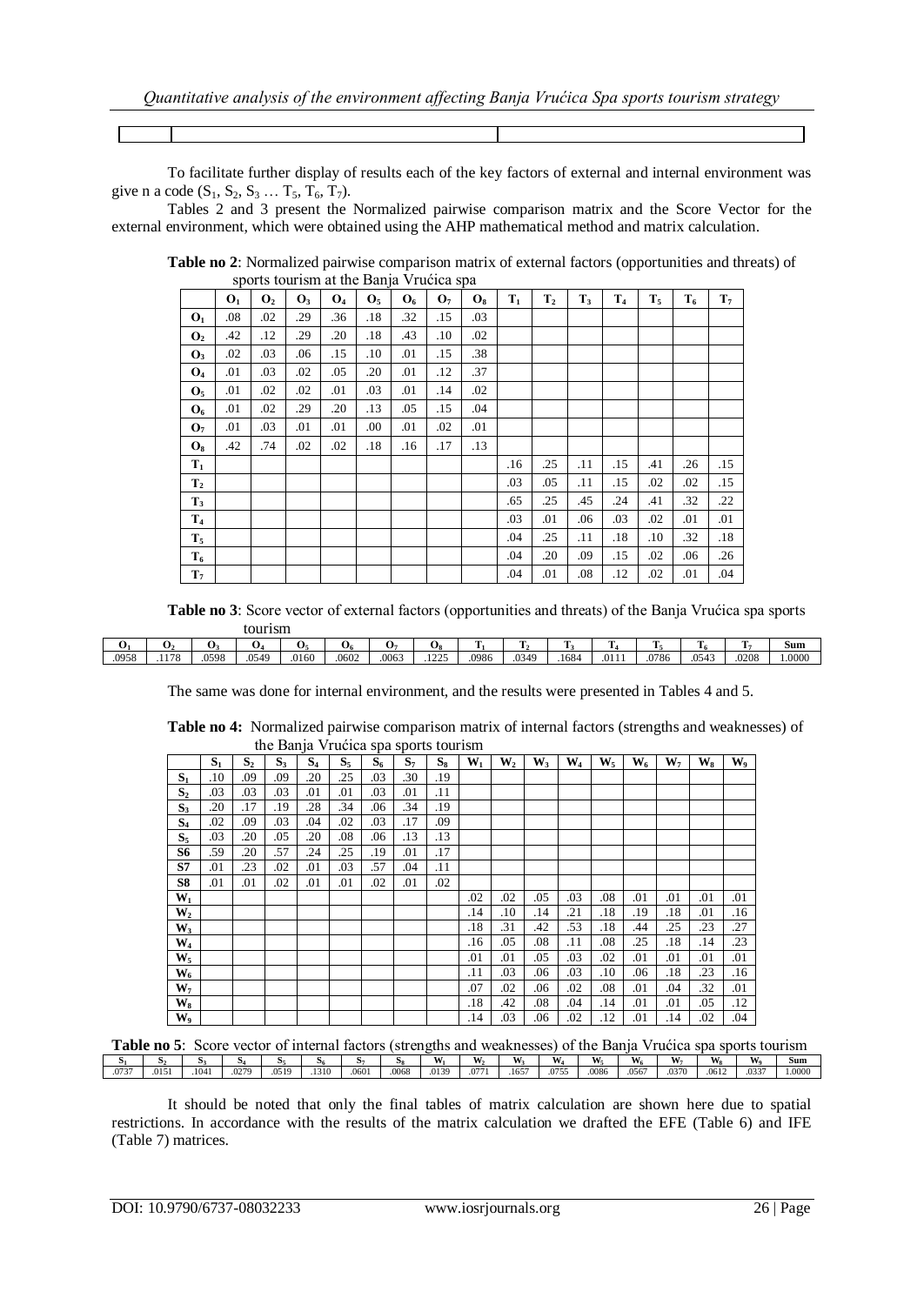| Factors        | W     | M                                                                                                                    | Weighted |  |  |  |  |  |
|----------------|-------|----------------------------------------------------------------------------------------------------------------------|----------|--|--|--|--|--|
|                |       | Ratio<br>score<br>.3473<br>3.63<br>3.25<br>.3829<br>3.00<br>.1794<br>3.25<br>.1784<br>2.13<br>.0340<br>2.88<br>.1731 |          |  |  |  |  |  |
| O <sub>1</sub> | .0958 |                                                                                                                      |          |  |  |  |  |  |
| O <sub>2</sub> | .1178 |                                                                                                                      |          |  |  |  |  |  |
| $\mathrm{O}_3$ | .0598 |                                                                                                                      |          |  |  |  |  |  |
| O <sub>4</sub> | .0549 |                                                                                                                      |          |  |  |  |  |  |
| O <sub>5</sub> | .0160 |                                                                                                                      |          |  |  |  |  |  |
| $O_6$          | .0602 |                                                                                                                      |          |  |  |  |  |  |
| O <sub>7</sub> | .0063 | 2.50                                                                                                                 | .0158    |  |  |  |  |  |
| $O_8$          | .1225 | 3.38                                                                                                                 | .4134    |  |  |  |  |  |
| $T_1$          | .0986 | 3.50                                                                                                                 | .3451    |  |  |  |  |  |
| T <sub>2</sub> | .0349 | 2.38                                                                                                                 | .0829    |  |  |  |  |  |
| $T_3$          | .1684 | 3.38                                                                                                                 | .5684    |  |  |  |  |  |
| $\rm T_4$      | .0111 | 2.00                                                                                                                 | .0222    |  |  |  |  |  |
| $T_5$          | .0786 | 3.13                                                                                                                 | .2456    |  |  |  |  |  |
| T <sub>6</sub> | .0543 | 3.00                                                                                                                 | .1629    |  |  |  |  |  |
| T <sub>7</sub> | .0208 | 1.75                                                                                                                 | .0364    |  |  |  |  |  |
| Sum            | 1.000 |                                                                                                                      | 3.1877   |  |  |  |  |  |

**Table no 6**: EFE Matrix of the Banja Vrućica spa sports tourism

| Factors          | W     | M     | Weighted |
|------------------|-------|-------|----------|
|                  |       | Ratio | score    |
| $S_1$            | .0737 | 3.71  | .2737    |
| $S_2$            | .0151 | 3.14  | .0475    |
| $\mathbf{S}_3$   | .1041 | 3.71  | .3867    |
| $S_4$            | .0279 | 3.86  | .1076    |
| $S_5$            | .0519 | 4.00  | .2076    |
| $S_6$            | .1310 | 4.00  | .5240    |
| $S_7$            | .0601 | 3.14  | .1889    |
| $S_8$            | .0068 | 3.29  | .0223    |
| $W_1$            | .0139 | 1.29  | .0179    |
| $W_2$            | .0771 | 1.29  | .0991    |
| $\overline{W}_3$ | .1657 | 1.29  | .2130    |
| $W_4$            | .0755 | 1.43  | .1079    |
| $W_5$            | .0086 | 1.29  | .0111    |
| $W_6$            | .0567 | 1.43  | .0810    |
| $W_7$            | .0370 | 1.86  | .0687    |
| $W_8$            | .0612 | 1.43  | .0874    |
| $W_9$            | .0337 | 1.57  | .0530    |
| Sum              | 1.000 |       | 2.4974   |

The SPACE matrix diagram (Figure 2) was created based on the results of the Sum Weighted Score of the generated EFE and IFE matrices.

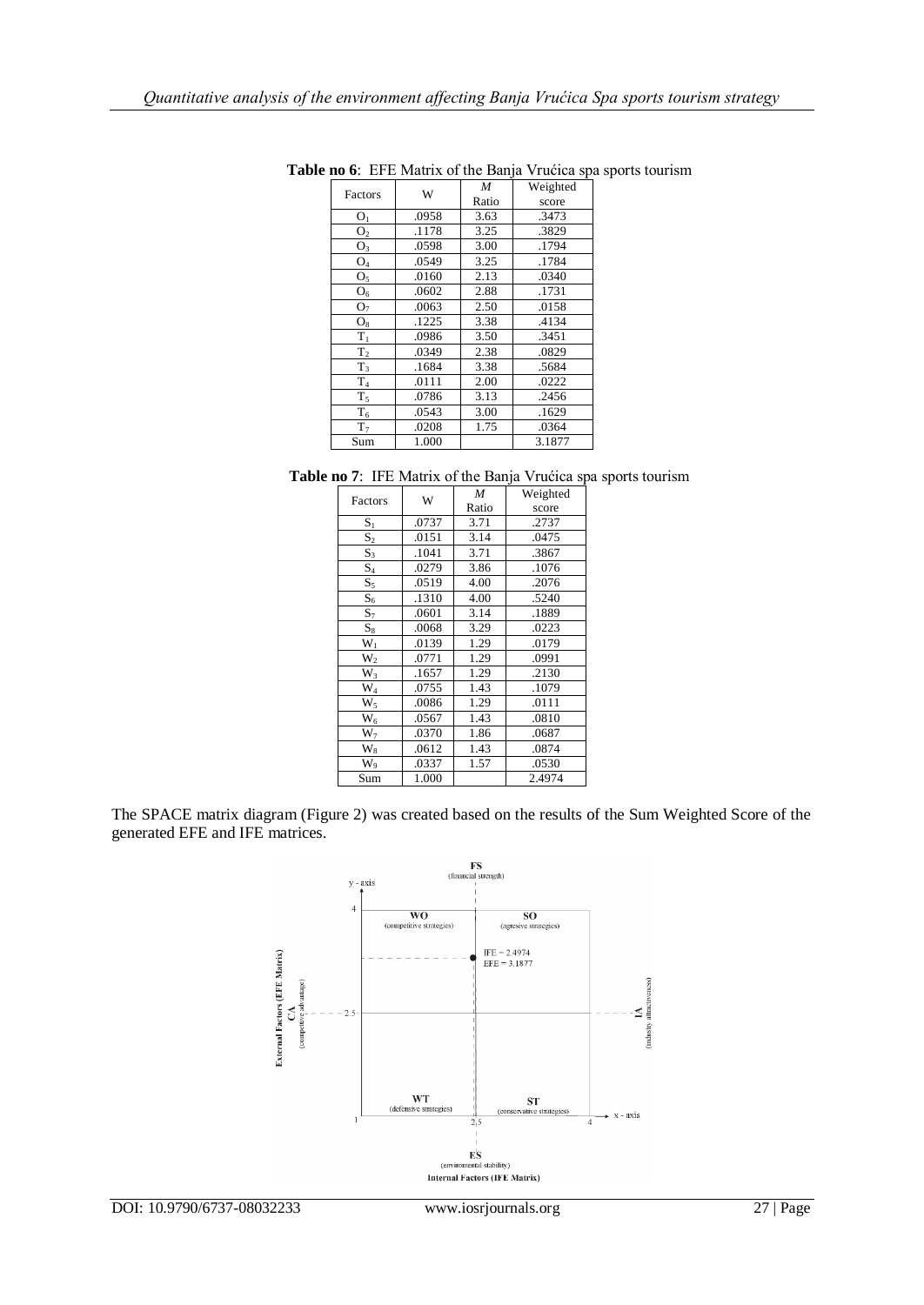#### **Figure no 2**: SPACE Matrix (Internal-External Matrix) Chart

The diagram clearly shows that in the decision-making stage we have to choose between two offered strategies – the conservative WO or the aggressive SO. Ultimately, the decision on selecting the strategy was made with the help of the QSPM matrix, which provided a quantitative way to choose the better strategy (Table 8).

|                        | Strategic alternatives |      | Aggressive strategies |      | Conservative<br>strategies (WO) |  |  |  |
|------------------------|------------------------|------|-----------------------|------|---------------------------------|--|--|--|
|                        |                        |      | (SO)                  |      |                                 |  |  |  |
|                        | Weights                | MAS  | <b>TAS</b>            | MAS  | <b>TAS</b>                      |  |  |  |
| S <sub>1</sub>         | .0737                  | 2.00 | .1474                 | 3.89 | .2866                           |  |  |  |
| S <sub>2</sub>         | .0151                  | 1.89 | .0285                 | 2.78 | .0419                           |  |  |  |
| $S_3$                  | .1041                  | 2.22 | .2313                 | 3.00 | .3123                           |  |  |  |
| $S_4$                  | .0279                  | 3.44 | .0961                 | 2.00 | .0558                           |  |  |  |
| $S_5$                  | .0519                  | 2.33 | .1211                 | 3.00 | .1557                           |  |  |  |
| $S_6$                  | .1310                  | 3.89 | .2094                 | 2.67 | .3493                           |  |  |  |
| $S_7$                  | .0601                  | 3.22 | .1937                 | 2.89 | .1736                           |  |  |  |
| $\mathbf{S}_8$         | .0068                  | 1.89 | .0128                 | 2.78 | .0189                           |  |  |  |
| $W_1$                  | .0139                  | .89  | .0124                 | 3.56 | .0494                           |  |  |  |
| $W_2$                  | .0771                  | .56  | .0428                 | 2.67 | .2056                           |  |  |  |
| $W_3$                  | .1657                  | .44  | .0736                 | 2.44 | .4050                           |  |  |  |
| $\rm W_4$              | .0755                  | .67  | .0503                 | 2.22 | .1678                           |  |  |  |
| $\overline{W}_5$       | .0086                  | .78  | .0067                 | 2.22 | .0191                           |  |  |  |
| $\rm W_6$              | .0567                  | .44  | .0252                 | 2,78 | .1575                           |  |  |  |
| $W_7$                  | .0370                  | .44  | .0164                 | 1.89 | .0699                           |  |  |  |
| $\overline{W_8}$       | .0612                  | .78  | .0476                 | 3.67 | .2244                           |  |  |  |
| $\mathbf{\bar{W}}_{9}$ | .0337                  | 1.11 | .0374                 | 3.89 | .1311                           |  |  |  |
| O <sub>1</sub>         | .0958                  | 1.33 | .1277                 | 2.78 | .2616                           |  |  |  |
| O <sub>2</sub>         | .1178                  | 1.22 | .1440                 | 3.44 | .4058                           |  |  |  |
| $\mathrm{O}_3$         | .0598                  | 1.67 | .0997                 | 3.00 | .1794                           |  |  |  |
| $\mathrm{O}_4$         | .0549                  | 2.11 | .1159                 | 3.11 | .1708                           |  |  |  |
| O <sub>5</sub>         | .0160                  | 2.67 | .0427                 | 2.89 | .0462                           |  |  |  |
| ${\rm O}_6$            | .0602                  | 2.22 | .1338                 | 3.11 | .1873                           |  |  |  |
| O <sub>7</sub>         | .0063                  | .89  | .0056                 | 1.89 | .0119                           |  |  |  |
| $O_8$                  | .1225                  | 3.00 | .3675                 | 3.44 | .4219                           |  |  |  |
| $T_1$                  | .0986                  | 1.78 | .1753                 | 1.33 | .1315                           |  |  |  |
| T <sub>2</sub>         | .0349                  | .78  | .0271                 | .89  | .0310                           |  |  |  |
| $T_3$                  | .1684                  | .33  | .0561                 | 2.00 | .3368                           |  |  |  |
| $\rm T_4$              | .0111                  | .00  | .0000                 | 2.78 | .0308                           |  |  |  |
| $T_5$                  | .0786                  | .00  | .0000                 | 1.89 | .1485                           |  |  |  |
| $T_6$                  | .0543                  | .67  | .0362                 | 3.78 | .2051                           |  |  |  |
| $T_7$                  | .0208                  | .44  | .0092                 | 3.78 | .0786                           |  |  |  |
|                        | Sum                    |      | 2.9938                |      | 5.4757                          |  |  |  |

**Table no 8**: QSPM Matrix of the Banja Vrućica spa sports tourism

Based on the results of the SPACE matrix diagram, and especially the QSPM, the TOWS matrix was generated with the defined goals of the future strategy (Table 9). Defining goals does not belong to the first stage of the strategic management process, the environment analysis stage, but to the second stage, formulation of the strategy. But since the quantification of this matrix results from previously obtained results, logic dictated to present this matrix as well.

| <b>INTERNAL ENVIRONMENT</b><br>(Strengthts and Weaknesses)<br><b>EXTERNAL ENVIRONMENT</b><br>(Opportunities and Thretas)           | $S_1$ (.2866); $S_2$ (.0419);<br>$S_3(.3123); S_4(.0558);$<br>$S_5$ (.1557); $S_6$ (.3493);<br>$S_7(.1736)$ ; $S_8(.0189)$ ; | $W_1$ (.0494); $W_2$ (.2056);<br>$W_3(0.4050)$ ; $W_4(0.1678)$ ;<br>$W_5(0.0191); W_6(0.1575);$<br>$W_7$ (.0699); $W_8$ (.2244);<br>$W_9(0.1311)$ ;                                                                                                                                                           |
|------------------------------------------------------------------------------------------------------------------------------------|------------------------------------------------------------------------------------------------------------------------------|---------------------------------------------------------------------------------------------------------------------------------------------------------------------------------------------------------------------------------------------------------------------------------------------------------------|
| $O_1$ (.2616); $O_2$ (.4058);<br>$O_3$ (.1794); $O_4$ (.1708);<br>$O_5(.0462)$ ; $O_6(.1873)$ ;<br>$O_7(0.0119)$ ; $O_8(0.4219)$ ; | <b>SO</b> strategy<br><b>II.</b> Attract foreign tourists with competitive<br>prices $(S_1, S_3, S_6, O_1, O_6)$<br>1.3971   | <b>WO</b> strategy<br><b>III.</b> Work with the RS Government<br>to issue a decree on a protected<br>natural area and draft zoning<br>plans, especially for sports<br>facilities, which would not<br>impair the spa ambience $(W_3,$<br>$O_3, O_4, O_5$<br>.8014<br><b>I.</b> More aggressive approach of the |

**Table no 9**: TOWS Matrix of the Banja Vrućica spa sports tourism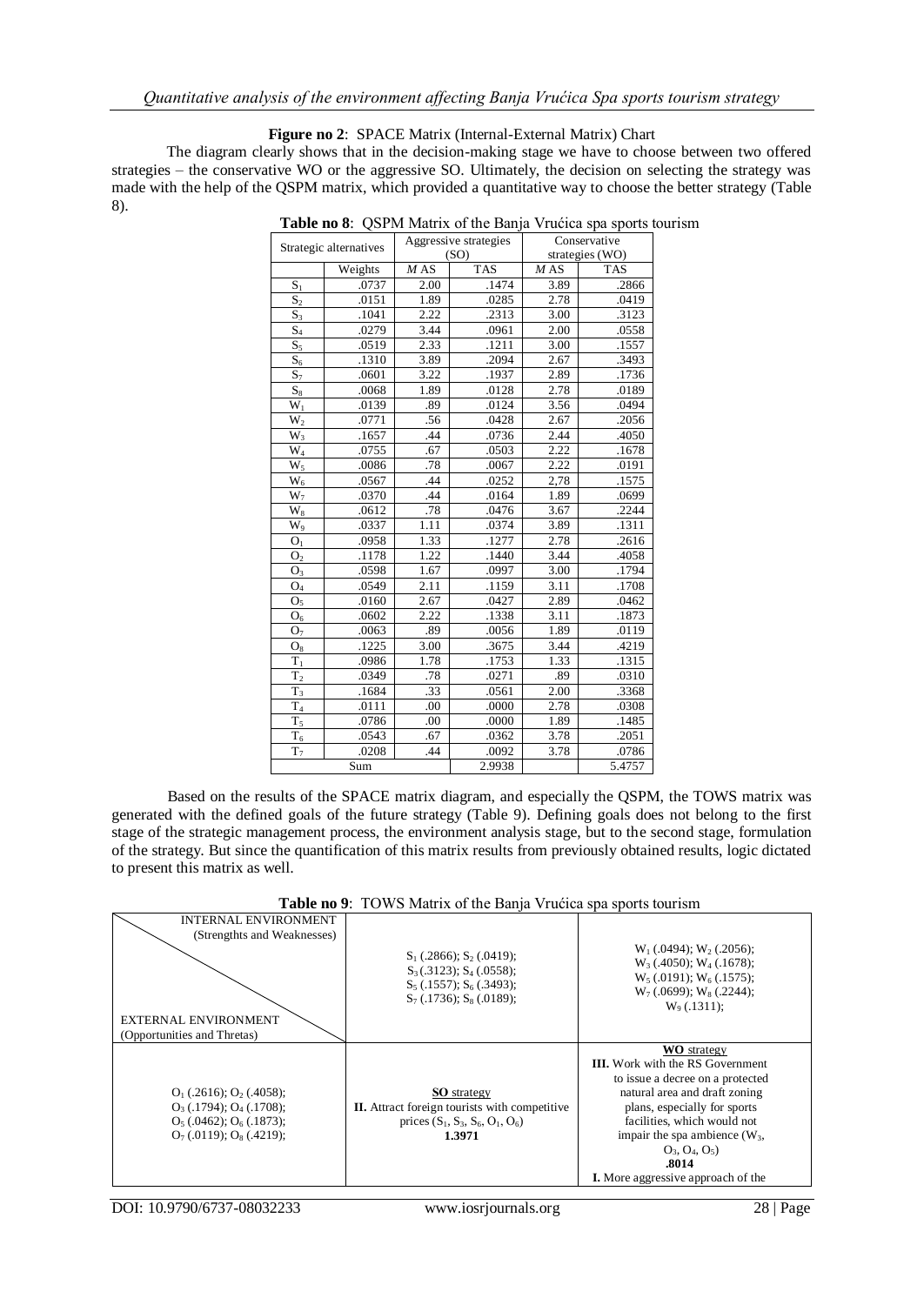|                                                                                                                 |                                                                                                                                                                                                                                       | sports tourism offer in the<br>markets of China and Russia<br>$(W_4, W_8, O2, O6, O8)$<br>1.4072                                        |
|-----------------------------------------------------------------------------------------------------------------|---------------------------------------------------------------------------------------------------------------------------------------------------------------------------------------------------------------------------------------|-----------------------------------------------------------------------------------------------------------------------------------------|
| $T_1$ (.1315); $T_2$ (.0310);<br>$T_3$ (.3368); $T_4$ (.0308);<br>$T_5(0.1485); T_6(0.2051);$<br>$T_7(.0786)$ ; | <b>ST</b> strategy<br><b>V.</b> As one of the leaders of tourism in the<br>RS, cooperate with the RS Government to<br>increase the share of tourism in the RS<br>GDP for the planned period( $S_4$ , $T_2$ , $T_3$ , $T_4$ )<br>.4544 | <b>WT</b> strategy<br>IV. Increase investments in sports facilities<br>and procurement of equipment $(W_2, T_5, T_6,$<br>$T_7$<br>.6378 |

## **IV. Discussion**

The underdevelopment of tourism in the Republic of Srpska and in Bosnia and Herzegovina, measured through tourist circulation, indicates that their tourist potential has not been sufficiently utilized $32$ . Efforts are being made to develop the tourist product, i.e. to identify the market and promote the tourist product of the Republic of Srpska<sup>49</sup>, so that in future reports, Bosnia and Herzegovina would advance from its current position according to the The Travel and Tourism Competitiveness Index<sup>29</sup>. Tourism can only contribute to local and national development if its attractions and resources are recognizable and competitive at the national or international level<sup>50</sup>.

There are nine spas in the Republic of Srpska, which makes spa tourism one of the fundamental forms of tourism of the Republic of Srpska, although the accommodations capacities in these spas are almost negligible, which is a major obstacle for the further development of this form of tourism<sup>51</sup>. The exception is the Banja Vrućica spa, whose 1000 beds in four hotels make it the largest hospitality establishment in Bosnia and Herzegovina<sup>36</sup>. The basic activity of the Banja Vrućica spa is medical rehabilitation, which is carried out at the Special Hospital for Cardiovascular Rehabilitation<sup>52</sup>. On the other hand, the global tourist market is getting more and more dynamic, turbulent and heterogeneous. There are numerous indicators of changes in the tourist market in terms of what is in demand<sup>53</sup>. Modern-day tourists are educated and informed, with abundant prior experience, based on which they choose what is good enough for them and frequently seek new experiences, while there is also a growth in preference for specific forms of tourist arrangements<sup>54</sup>. Therefore, in this day and age, spas are more and more compelled to expand their offer from medical and healing treatments to include cosmetic treatments, sports, exercise, relaxation, aromatherapy and reflexology<sup>55</sup>. This is all done to increase competitiveness both domestically and internationally, because competitiveness is becoming a focal point in tourist policies<sup>56</sup>.

One of the opportunities for the Banja Vrućica spa to increase competitiveness in the very demanding regional spa market is sports tourism. Sports tourism is a very interesting and growing segment, with the unique ability to attract large numbers of visitors<sup>57</sup>. In the case of the Banja Vrućica spa, the opportunity lies primarily in sports recreation as one of the systems of active sports, being one of the nine elements of the tourist set, or system – C9. various forms of organized provision of entertainment<sup>58</sup>. Sports tourism entered the 21st century as a relatively new but steadily growing part of the economy, one that exerts a profound influence on the socioeconomic development of country<sup>59</sup>. The Banja Vrućica spa is not sufficiently established in terms of sports and recreation tourism in the global market, while, having in mind the exceptional natural and anthropogenic potential which the modern-day tourist is seeking, it could very well be competitive in the future<sup>19</sup>. This has all been defined in the tourism development strategy of the Republic of Srpska<sup>31</sup>. Having in mind all that has been said on the rapid development of sports tourism and the Banja Vrućica spa as a touristic leader in our country, it is only natural to try and devise a development strategy for this selective form of tourism for this specific tourist destination.

The market maturity of the destination is taking place in an increasingly complex environment. Hence, both developing destinations and those that strive to achieve, regain or maintain their advantage over the competition must secure a series of instruments and functional methods for assessing the real state of affairs and predicting scenarios for the future<sup>60</sup>. It has already been stressed that during this process, which we call strategic management, environment analysis plays the key role. Managing tourism development at the local level is part of destination management, which is supposed to create and implement a touristic product to produce the optimal quality, competitiveness and optimal economic effects on the tourism market $61$ . Hence, the key role belongs to planning, i.e. strategic management. In other words, it can be said that strategic design of the longterm development of a tourist destination is the *sine qua non* of modern-day business<sup>30</sup>. Planning in tourism has evolved, it is much more integrated in comparison to the 1960s when it first appeared<sup>62</sup>.

When it comes to environment analysis for sports tourism in the Republic of Srpska, content analysis and brainstorming identified eight strengths and nine weaknesses from the internal environment, and eight opportunities and seven threats from the external environment, displayed in the SWOT matrix (Table 2). The SWOT method was chosen as one of the most common methods used in the strategic planning process<sup>63</sup>. Its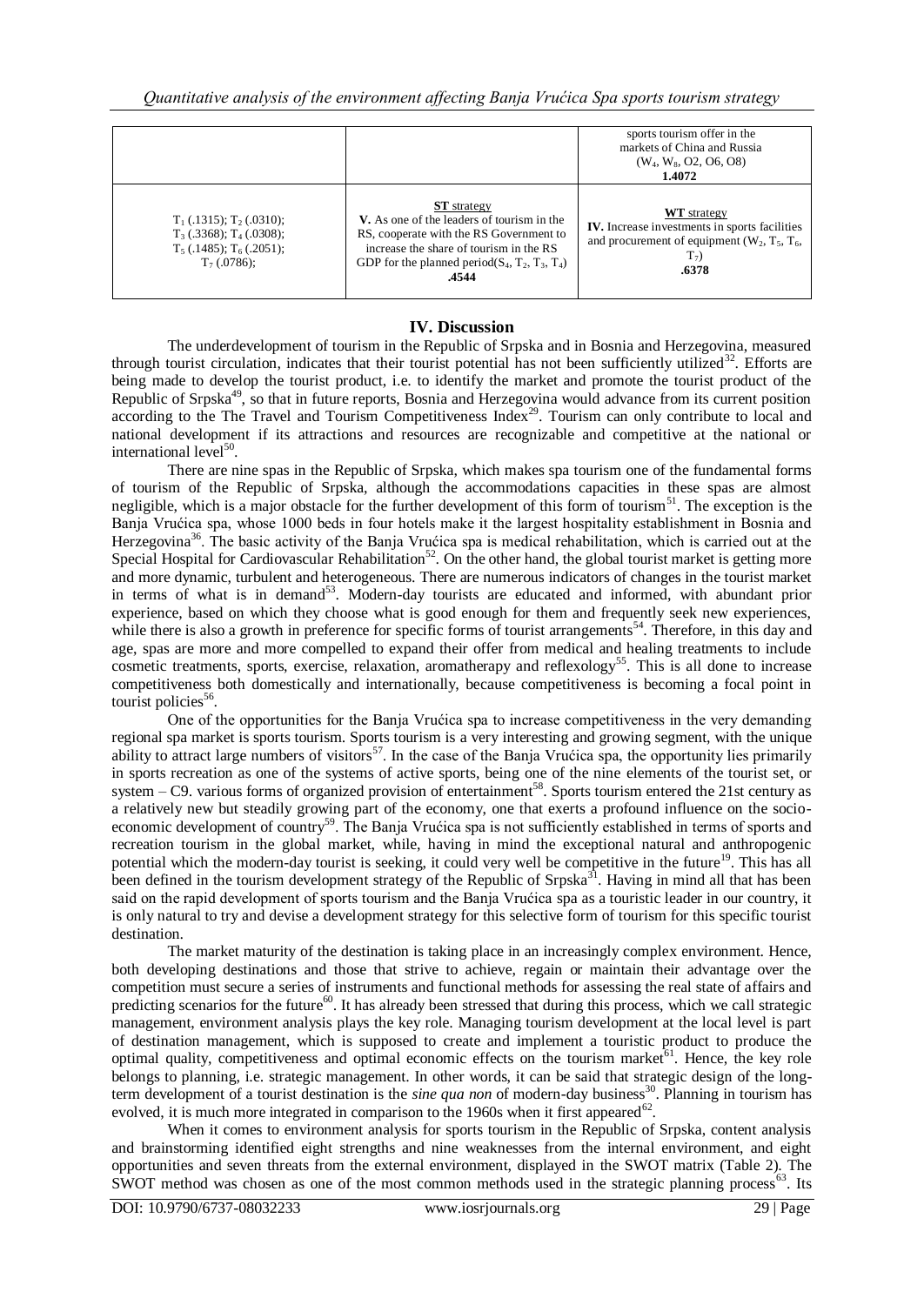main advantage remains to be simplicity and applicability to both businesses and the academic community<sup>64</sup> (Ghazinoory, Abdi, & Azadegan-Mehr, 2011). But despite these advantages, SWOT analysis still provides a superficial and imprecise list of factors, relying on the subjective perception of the participants in the brainstorming session, and lacking factor hierarchy in terms of significance<sup>41</sup>.

To address the lack of prioritization of the SWOT factors weights, some authors have suggested new approaches to SWOT analysis to integrate it with other quantitative methods, one of which is AHP<sup>65</sup>.

A fundamental problem for creating EFE and IFE matrices is to determine the significance, i.e. the weight of the individual identified factors in the internal or external environment of the organization. In other words, how to make the total sum of weights be exactly 1.000 (column 2 in Tables 6 and 7) and base it all on an objective quantitative grade. This has been achieved in this paper using AHP.

Ultimately, when we entered the AHP results into the EFE and IFE matrices and determined the M Ratio and calculated the weighted score, adding up all the weight scores yielded total results for the EFE and IFE matrices. No matter how many factors there are in the external of internal environment, the total sum of weighted scores can be in the range of minimally 1.00 to maximally 4.00, with an average score of  $2.50^{46}$ . If the sum of weighted scores is under 2.50, i.e. the closer it is to 1, the more threats there are to the organization in the external environment. If the sum of weighted scores is above 2.50, the closer it is to 4, the more opportunities there are to the organization in the external environment. Analogously for the internal environment, the closer the score is to 1, the weaker the organization is, and vice versa, the closer it is to 4, the more strengths the organization has. In our case we can see that the Sum in the EFE matrix is 3.1877 (Table 6), meaning that the external environment is providing above-average opportunities, if we use a scale where  $1 = poor$ ,  $2 = below$ *average*,  $3 = above$  *average* and  $4 = superior^{66}$ . The internal environment can be said to be "balanced", i.e. neutral  $\approx 2.50$  (Table 7).

These two obtained results were then represented in the SPACE Matrix Chart (Figure 2), which was formed to establish which future strategy is most favourable to the organization<sup>67</sup>. The matrix was formed by entering the sum weight score from the EFE matrix on the y-axis, and the sum weight score from the IFE matrix on the x-axis. The origin of the coordinate system is not 0, but 1, since it is impossible to produce results under 1 when calculating the sum weight score in the EFE and IFE matrices. Of course, neutral values (2.50) have divided this diagram and provided a business projection in four dimensions: industry attractiveness, environmental stability, competitive advantage, and financial strength. Hence, there are four fields for recommending which future strategy to choose: aggressive strategy, competitive strategy, conservative strategy, and defensive strategy.

Our SPACE matrix shows that our future strategy should be competitive (an organization with weaknesses operating in an external environment which provides lots of opportunities). But since leftward movement is minimal and we can no longer talk about a neutral internal environment, we must in no case neglect the development of a future aggressive strategy (when our strong organization operates in an external environment which provides lots of opportunities). It should be emphasized that using the SPACE matrix chart is not new in the sports industry, which sports tourism is both part of and a feature of  $68.69$ .

In order to determine which is the better strategy and make a decision which strategy to choose, we used the QSPM matrix method, which objectively shows which is the best strategy alternative<sup>70</sup>. In accordance with our assessment of the two strategy alternatives, the Sum of TAS gives the competitive strategy an advantage (5.4757) over the aggressive strategy (2.9938) (Table 8). This strategy, as shown in Figure 2, is implemented when analysis shows that the business scores well on the CA/IA axis, but unfavourably on the FS/ES axis<sup>71</sup>. In our case it is undeniable that the Banja Vrućica spa is the largest tourist capacity in Bosnia and Herzegovina<sup>36</sup>, but at the same time the investment ratio in the spa must shift towards sports and recreation services<sup>37</sup>, which would change the structure of the guests, who would spend more nights at the spa<sup>39</sup>.

When it comes to competitive strategies, unlike the remaining three alternatives, the activity and organizational structure remain the same, with a new service and emergence in the market. In other words, this strategy includes integration (backward, forward and horizontal), market penetration and market development, and product/service development and joint ventures<sup>72</sup>. Special care should be taken of strengthening the human resources in the sports section of the Banja Vrućica spa, who would take on not only the organization of the sports and recreation services, but it would grow into an independent, profitable centre run by managers<sup>73</sup>, as well as of partnerships, primarily with various sports organizations<sup>36</sup>.

In the end, based on the results of the analysis, goals were defined in accordance with the selected competitive strategies, and their hierarchy, as presented in the TOWS matrix (Table 9). Although defining the goals takes place in the second step of the control process, we present them here simply because determining their significance stems directly from the results of the QSPM matrix. Five key goals were set in the process, the first two of which have such high values that they are at the same time radical: *More aggressive approach of the sports tourism offer in the markets of China and Russia* (1.4072) and *attracting foreign tourists with competitive prices* (1.3971). This fits well with the theoretical demands of competitive strategies.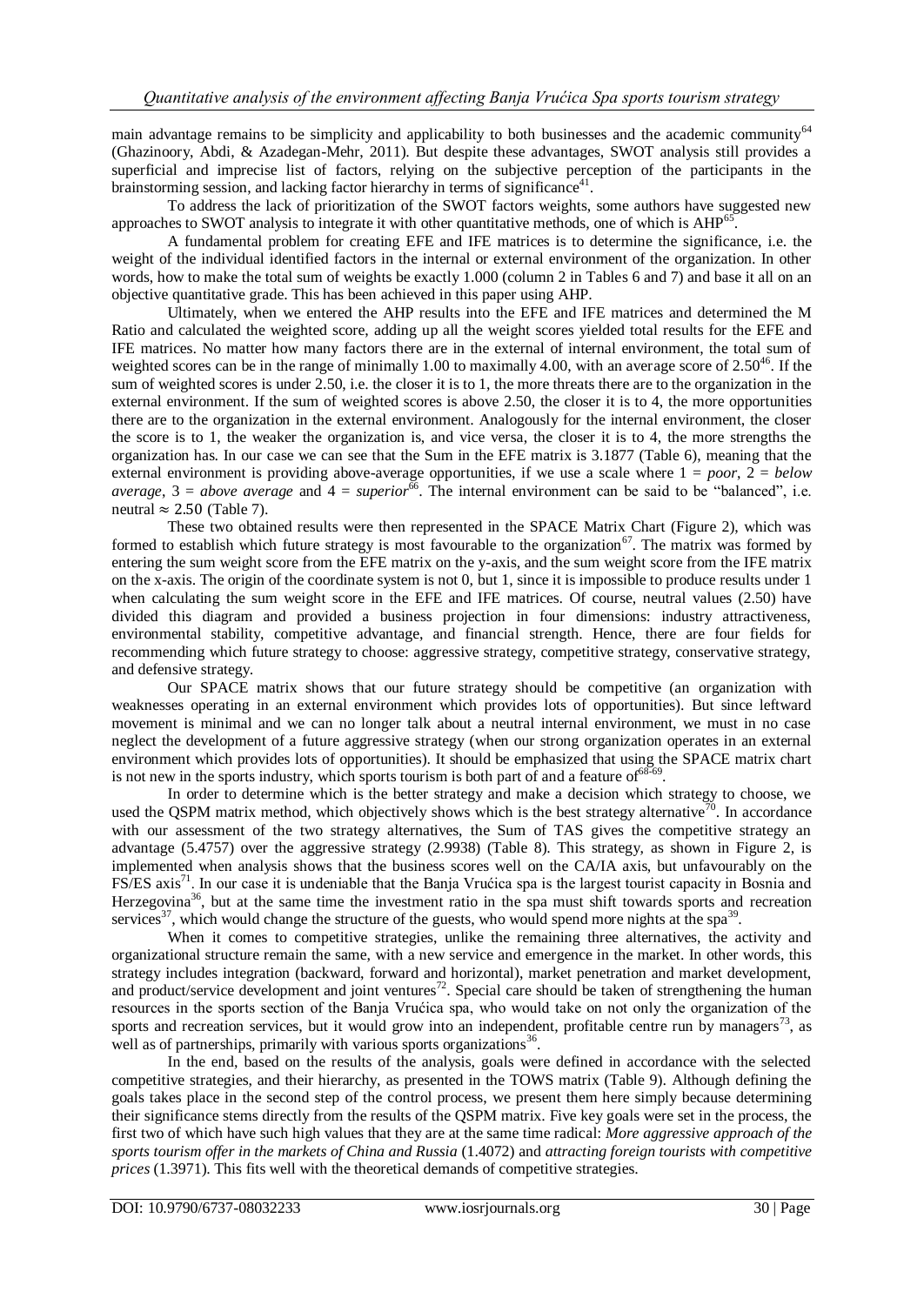Perhaps the greatest limitation of this study at this moment is the fact that tourism is globally one of the most badly affected sectors of the economy due to the pandemic of 2019-nCoV<sup>74</sup>. The question arises whether it is prudent to introduce selective tourist arrangements at a time when potential tourists are postponing or cancelling their travel plans due to the pandemic<sup>75</sup>. It is undeniable that the pandemic will take an economic toll on tourist destinations, just as the SARS pandemic did in 2002<sup>76</sup>. It is predicted that international tourist travel will be reduced by 20-30% in 2020, which will reduce the income from tourism by \$300-450 billion, almost a third of the 2019 income from tourism<sup>77</sup>. We can therefore say that tourism is very "sensitive" and "uncertain" when it comes to short-term, and especially long-term planning. On the other hand, experience tells us that the long-term growth trends of tourism have continuously been positive, and that the periodical crises are caused by fluctuations of factors that affect tourism. The 2001 attack on the World Trade Center in New York, the 2003 SARS pandemic and the global economic crisis of 2009-2010 all caused similar crises and fluctuations in touristic demand, but the growth trend of tourist circulation has been steadily rising in this century<sup>78</sup>.

When it comes to future research, it is primarily necessary to maintain further quantification of the environment analysis process using mathematical-statistical methods. The first step is to exclude subjective opinions when creating the EFE and IFE matrices (Ratio) and the QSPM matrix (AS), which could be done using the Delphi method. It is also necessary to include statistical methods in determining key factors of the environment in forming the SWOT matrix. The primary task would be to test the value of Cronbach's alpha coefficient for each key factor of the environment in order to determine its value, i.e. whether it should be included in the study at all, and to carry out factor analysis to ascertain the regularity of the distribution of the key factors into strengths, weaknesses, opportunities and threats.

### **V. Conclusion**

We are witness to the fact that in the 21st century, terrorist attacks, global economic crises and the SARS, MERS and COVID-19 pandemics have made planning in tourism unpredictable. On the other hand, there is a continuous trend of long-term growth of tourist travel. In other words, we can conclude that every drop in tourist travel was followed by a booming growth. Since that has become the norm, tourist destinations need to be prepared and become competitive for that moment. The best way to do that is to use moments of crisis to plan, introduce or improve some forms of selective tourism. When it comes to the Banja Vrućica spa, this primarily refers to the development of sports tourism as one of the greatest phenomena of the century, something that this tourist destination has all the prerequisites. To establish a long-term plan for the development of sports tourism at the Banja Vrućica spa, using contemporary experiences of strategic management, a good analysis of the external and internal environment is due. In order to avoid the authors' subjective assessment as much as possible in the analysis process, we decided to reach a decision on strategy selection using quantitative mathematical and statistical methods AHP, EFE matrix, IFE matrix, SPACE matrix i QSPM matrix. The sum weight score of the EFE matrix was 3.19, which tells us that the external environment is providing above-average opportunities for the development of sports tourism, while the same indicator for the IFE matrix is 2.50, neutral, and does not provide information whether strengths or weaknesses for such development. Of course, in the SPACE matrix chart, the neutral result showed that both an aggressive strategy (SO) and a competitive strategy (WO) can be developed. The dilemma was resolved using the QSPM matrix, which showed us that our future strategy for developing sports tourism at the Banja Vrućica spa should be a competitive strategy (WO). This primarily means that we need to develop the sports tourism service through penetration and development in the market, which was done by setting radical goals for the future strategy.

#### **Acknowledgements**

This article was produced as a result of students at the Study Programme of Sport at the Faculty of Physical Education and Sport at the University of Banja Luka, in the course unit of Strategic and Operational Planning in sports in the summer semester of the academic year 2019/20. Classes were held online, and since the students exhibited interest beyond the scope of the course unit, together we decided to try and expand our knowledge. The lecturer in charge of the course unit was of the opinion that the results of the study, due to its originality, should be published. Students who attended the classes: Budiša Mladen, Čegar Miodrag, Đurić Igor, Hasanović Ena, Novaković Ognjen, Pejić Danijel, Radukić Milana, Stamenić Milijana, and Topić Radomir.

#### **References**

- [1]. Buble M. Introduction to strategic management. In: Buble M., Ed., Startegic management. Zagreb, Croatia: Sinergija-nakladništvo d.o.o, 2005 pp. 1–14.
- [2]. Macura R. Startegic mnagement. Banja Luka, Bosnia and Herzegovina: BLC, 2011.
- [3]. Gurel E, Tat M. SWOT analysis: A theoretical review. The Journal of International Social Research. 2017;10(5):1994–2006. doi.10.17719/jisr.2017.1832.
- [4]. Humphrey A. SWOT analysis for management consulting. SRI Alumni Newsletter, SRI International, United States, 2005.
- [5]. Macmillan H, Tampoe M. Strategic management. Oxford, United Kingdom: Owford University Press, 2000.
- [6]. Australian Sports Commision. Planning in sport: A good practice giude for sportig organizations, 2004. http://www.ausport.gov.au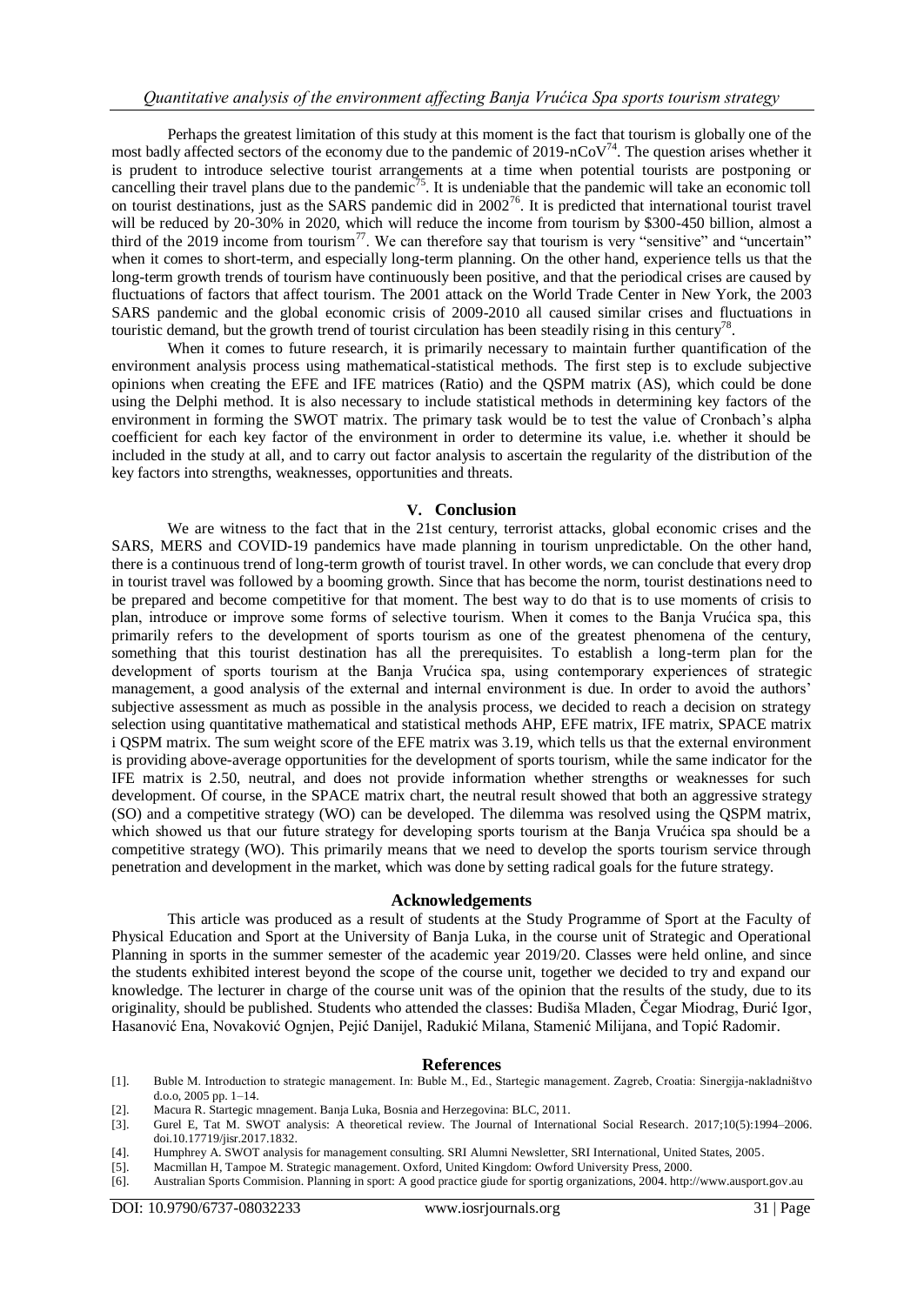- [7]. Bayle E, Duncan E, Chappelet J-L, Kartakoullis N. Managing strategically. In: Camy J. and Robinson L., Eds., Managing Olympic sport organizations. Lausane, Swiserland: Olympic solidarity, 2007 pp. 61-106.
- [8]. Chelladurai P. Managing organizations for sport and physical activity: A system perspective. Scottsdale, AZ: Holcomb Hathaway Publishers, 2014.
- [9]. Hoye R, Smith A, Nicholson M, Srewart B, Westerbeek H. Sport management: Principes and applications, 2nd Edition. Burlingotin, MA: Elsevier, 2009.
- [10]. Ilić R. Strategic planning in sport organizations. Journal of Process Management New Technologies. 2013;1(4):113–121.
- [11]. Kriemadis T, Theakou E. Strategic planning models in public and non-profit sport organizations. Χорнгίа. 2014;3(2):27–37.
- [12]. Lussier RN, Kimball DC. Applied sport management skills. Champaign, IL: Human Kinetics, 2014.
- [13]. Tomić M. Sport Management. Belgrade, Serbia: Data status, 2007.
- [14]. Dess GG, Lumpkin GT, Eisner AB. Strategic management: Text and cases, 7th Edition. New York, NY: McGraw-Hill Education, 2014.
- [15]. Covell D, Walker S, Siciliano J, Hess P. Managing sports organizations: Responsibility for performance, 2nd Edition. Elsevier, NL: Butterworth-Heinemann, 2007.
- [16]. Bateman ST, Snell SA, Konopaske R. Management: Leading and collaborating in a competitive World, 13th Edition. New York, NY: McGraw-Hill Education, 2019.
- [17]. Ivanovski A, Popović A. Fundamental characteristics of sports tourism. Journal of the Anthropological Society of Serbia . 2018;53:39–46. doi.10.5937/gads53-17025.
- [18]. Ivanovski A. Animation of recreational activities programs in tourism. Ph.D. Dissertation, University of Belgrade: Faculty of Sport and Physical Education, Belgrade, 2014.
- [19]. Vujić T. Possibilities of sports tourism development. Proceedings 17th Sinergija University International Scientific Conference, Bijeljina, 2017 pp. 32–37. doi. 10.7251/ZRSNG1602032V.
- [20]. Zauhar J. Historical perspectives of sport tourism. In: Hudson S., Ed., Sport and adventure tourism. Binghampton, NY: Haworth Hospitality Press, 2003 pp. 27–48.
- [21]. Ilić S. History of Physical Culture. Belgrade, Serbia: D.T.A. TRADE, 2006.
- [22]. Schwark J. Sport tourism: Introduction and overview. European Journal for Sport and Society. 2007;4(2):117–132. doi. [10.1080/16138171.2007.11687799.](https://doi.org/10.1080/16138171.2007.11687799)
- [23]. Hall CM. Adventure, Sport and Helth Tourism. In: Weiler B. and Hall C.M., Eds., Special Interest Tourism. London: Belhaven Press, 1992 pp. 141–158.
- [24]. Hinch T, Higham J. Sport tourism development, 3rd Edition. Bristol, United Kingdom: Channel View Publications, 2018.
- [25]. Kurtzman J, Zauhar J. The emerging profession: Sport tourism management. Journal of Sport Tourism. 2005;10(1):3–14. doi. [10.1080/14775080500101445.](https://www.researchgate.net/deref/http%3A%2F%2Fdx.doi.org%2F10.1080%2F14775080500101445)
- [26]. Bartoluci M, Škorić S, Šindilj M. Model of organization and quality of sports and recreational tourism in Istria. Proceesing 22nd Summer School of Kinesiology of the Republic of Croatia, Zagreb, 2013 pp. 86–92.
- [27]. Knežević M, Čerović S, Borovčanin D, Džamić V, Radojević T. The impact of tourism on the economic growth in BiH. Proceesing 17th Sinergija University International Scientific Conference, Bijeljina, 2017 pp. 5–7. doi. 10.7251/ZRSNG1602005K.
- [28]. Arnaut E, Petković D. Impact of tourism on the macroeconomic stability and economic development of Bosnia and Herzegovina. Proc. 1st Scientific-expert conference the development of competent human resources for tourism in the region, Jahorina, 2012 pp. 446–460.
- [29]. Calderwood LU, Soshkin M. The travel & tourism competitiveness report 2019. Geneva, Swissland: World Econimic Forum, 2019.
- [30]. Mašić B, Muhi B, Nešić S, Jovanović D. Strategic management in tourism: How to create a competitive advantage in tourist destinations. Business Economics. 2017;9(1):184–208. doi.10.5937/poseko11-12360.
- [31]. Tourism Development Strategy of the Republic of Srpska 2010-2020. Banja Luka, Bosnia and Herzegovina: Univerzitet u Banja Luci, 2009.
- [32]. Government of the Republic of Srpska. Report on the implementation of tourism development strategy in the Republic of Srpska for the period 2011-2020. in 2016. Banja Luka, Bosnia and Herzegvina: Official Gazette of the Republic of Srpska number 91/17, October 4, 2017.
- [33]. Statistical Yearbook of the Republic of Srpska. Banja Luka, Bosnia and Herzegovina: Republic Statistical Office of the Republic of Srpska, 2019.
- [34]. Milinković Z. Strategic management of the development of the sports and health tourism destination Banja Vrućica spa. MA thesis, University of Banja Luka: Faculty of Physical Education and Sport, 2016.
- [35]. Pecić V. The importance of sports tourism in the tourist development of Vrnjačka Banja spa. MA thesis, Belgrade, Univerzitet Singidunum, 2012.
- [36]. Milinković Z, Simović S, Ljubojević A, Jovanović J, Pantelić Babić K. Startegic analysis of external and interanl environment of sport tourism at the Banja Vrućica spa. Polish Journal of Sport and Tourism. 2017;24(4):252–258. doi. [10.1515/pjst-2017-0026.](https://doi.org/10.1515/pjst-2017-0026)
- [37]. Segić S. The development of health spa and recreational tourism in the Republic of Srpska as an opportunity for foreign investors. Časopis za ekonomiju i tržišne komunikacije. 2011;1(2):189–200. doi. 10.7251/EMC1102189S.
- [38]. The Foreign Trade Chamber of Bosnia and Herzegovina. Export strategy for the tourism sector, 2011. http://www. http://komorabih.ba/ wp-content/uploads/2013/06/bhepa-izvozna-strategija- za-sektora-turizma.pdf.
- [39]. Crnogorac Č, Babić V. Economic aspects of the mountainous tourist area of the Teslić municipality. Turizam, 2003;7:52–54.
- [40]. Mašić B. Startegic management. Belgrade, Serbia: Univerzity of Singidunum, 2009.
- [41]. Phadermroda B, Crowder RM, Wills GB. Importance-performance analysis based SWOT analysis. International Journal of Information Management. 2019;44:194–203. doi.10.1016/j.ijinfomgt.2016.03.009.
- [42]. Saaty TL. The analytic hierarchy process. New York, NY: McGraw-Hill Publication, 1980.
- [43]. Albayrak E, Erensal YC. Using analytic hierarchy process (AHP) to improve human performance: An application of multiple decision making problem. Journal of Intelligent Manufacturing. 2004;15(4), 2004:491-503. doi.10.1023/B:JIMS.0000034112.00652.4c.
- [44]. Banihashemi SA, Rejaei Z. Assessment of environmental conditions and internal capabilities affecting University strategies (IFE, EFE, SWOT & AHP models). International Jurnal od Asian Social Science. 2016;6(10):558–567. doi.10.18488/jurnal. 1/2016.6.10.558.567.
- [45]. David FrD, David FoR, David ME. Strategic management: Concept and cases, 17th Edition. Upper Saddle River, NJ: Pearson Education Inc, 2019.
- [46]. David ME, David FoR, David FrR. The quantitative strategic planning matrix (QSPM) applied to a retail computer store. The Coastal Business Journal. 2009:8(1):42–52.